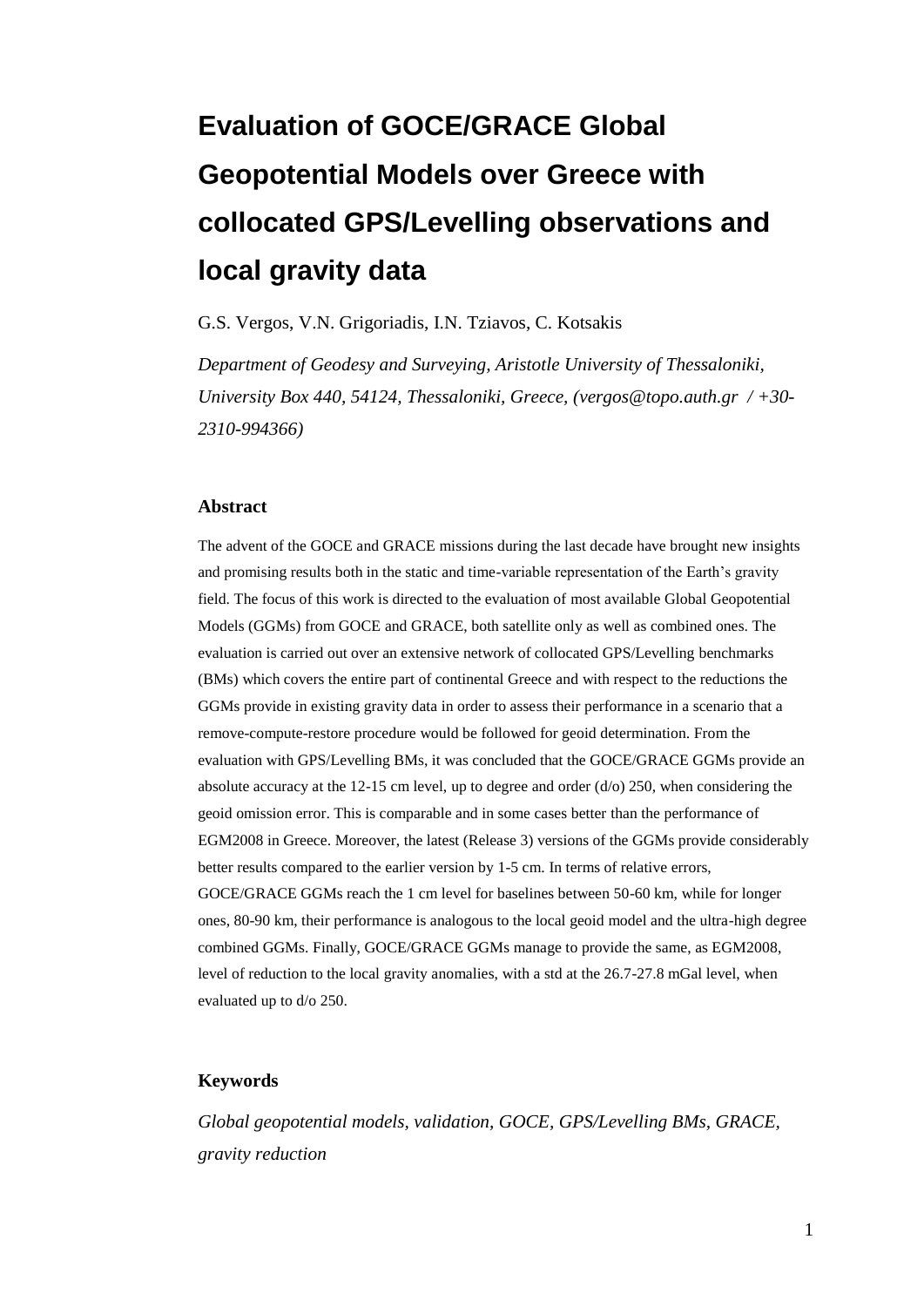### **1. Introduction**

The advent of the Gravity field and Ocean Circulation Explorer (GOCE) and Gravity Recovery and Climate Experiment (GRACE) missions during the last decade has brought new insights, promising results and improved accuracies in the representation of the Earth's gravity field within the spectral band up to d/o 160-220 (~90-130 km) as far as GOCE and GOCE/GRACE models are concerned. Recent results from the evaluation of GOCE/GRACE based GGMs with terrestrial gravity data and deflections of the vertical (Hirt et al. 2011) show that GOCE offers improved results between d/o 160 and 185, since for larger degrees of expansion signal loss is experienced. The same results have been acquired by Šprlák et al. (2012) over Norway, evaluating the GGMs with terrestrial gravity data. The R1 versions of the GGMs have a std up to 4.5 mGal up to d/o 160-170 which increases to 180 for GO-DIR-R1. The R2 and R3 versions of the GGMs improve this performance, especially up to d/o 180-200 and 225-240 respectively. The only exception is the GO-DIR-R2 model which provides worse results compared to its R1 version. Gruber et al (2011) evaluated the first release of GOCE/GRACE GGMs and concluded that the spectral band improved by GRACE data is up to d/o 170 (ITG-GRACE2010s model) while GOCE data (GO-TIM mainly) manage to boost this up to  $d/0$  190. The best results in terms of the rms of the differences (mean of all models), after removing the bias, were achieved for the German dataset (3.5 cm), while the ones for Japan and Canada where at  $\sim$ 10cm. Likewise, the focus of this work refers to the evaluation over Greece of available GGMs from GOCE, GOCE/GRACE and combined ones, to conclude on the improvements they bring to gravity field and geoid modelling.

## **2. Validation methodology, GGMs and local data availability**

#### **2.1 Methodology for GGM validation**

For the evaluation of the GOCE/GRACE and combined models, first the GGM spectrum has been validated in terms of the by-degree and cumulative geoid signal and error. This was based on the formal GGM degree and error variances,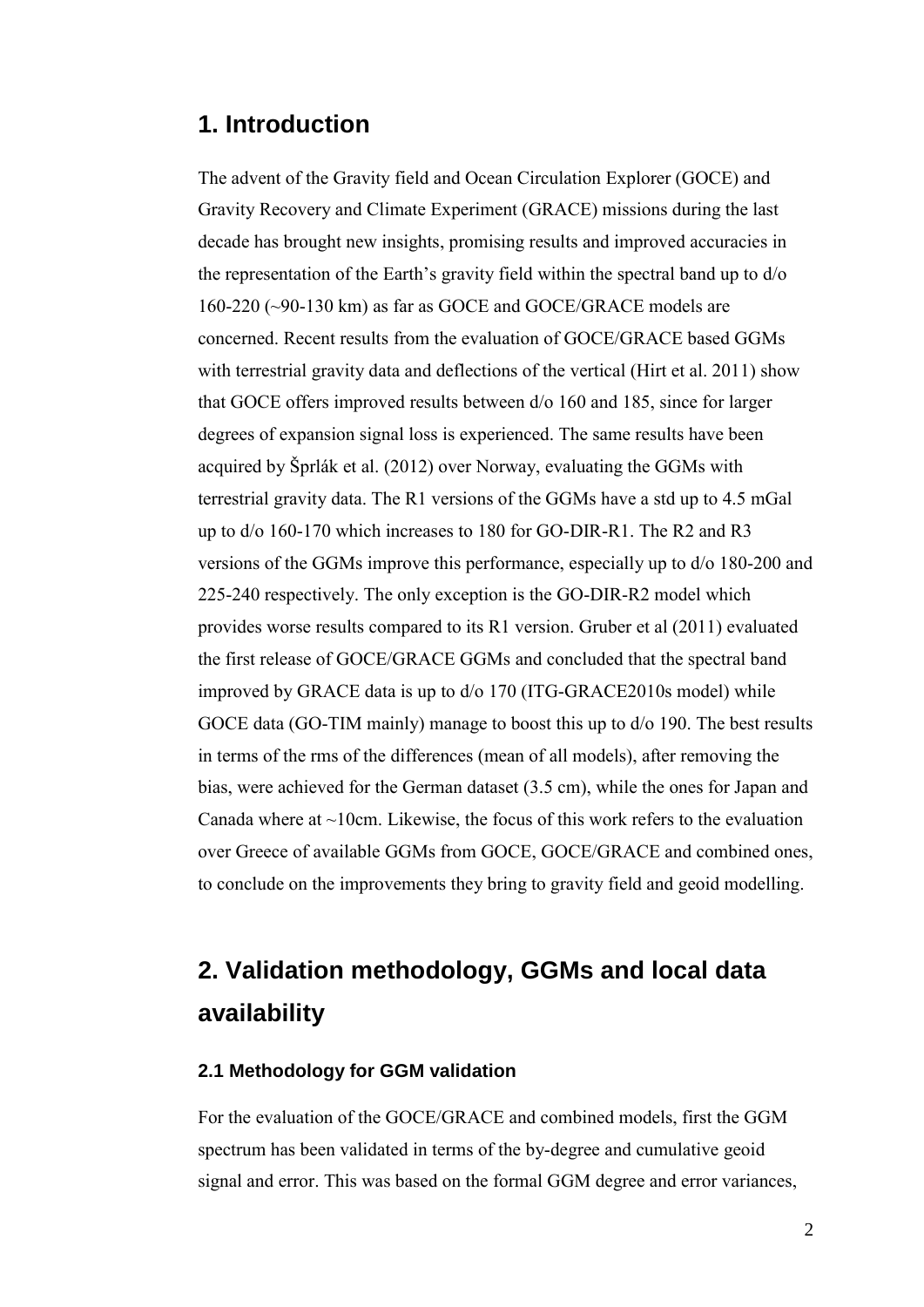the former indicating the geoid signal at various degrees and the latter the geoid error.

The second step of the GGM evaluation refers to comparisons with collocated GPS/Levelling BMs, which cover the entire part of continental Greece. In all cases, band-limited versions of EGM2008 (Pavlis et al. 2012) to the GOCE/GRACE GGM d/o of expansion are used for the evaluation, while a local LSC-based gravimetric geoid model  $(N^{LSC})$  is used as ground-truth (Tziavos et al. 2012, 2013), for the ultra-high degree models. Geoid heights were determined in the Tide-Free (TF) system from the various GGMs through their spherical harmonic coefficients (Pavlis et al. 2012), using GRS80 as the normal field (Heiskanen and Moritz 1967). All computations have been harmonized as to the ellipsoid used and the tide system, given that some GGMs were referenced to other ellipsoids and the Zero-Tide (ZT), rather than the TF, system (Ekman 1989). Note that the above approach guarantees the consistency of the compared GGMs, so that biases and/or errors due to differences in the reference ellipsoid, tide conventions and geoid reference are minimized.

When evaluating the absolute differences between collocated GPS, levelling and gravimetric geoid heights it has to be considered that the GPS/Levelling data represent the complete geoid spectrum whereas the GGMs are limited to their maximum degree of expansion and/or truncation. Therefore, the geoid omission error due to the GGMs truncation should be accounted for. Consequently, the geoid omission error was determined using Kaula's power law (Kaula 1966) and the Tscherning and Rapp (1974) degree variance model (see Table 1). Finally, the spectral range of the terrestrial data dictated by the area under study should be considered. The terrestrial data cover the entire part of continental Greece, an area roughly  $6^{\circ} \times 7^{\circ}$  in latitude and longitude respectively. The spatial extent of the area under study means that both long-wavelength signal and errors in the GGMs up to  $d$ /o  $\sim$ 30-40 (half-wavelength) cannot be accounted for, so that they may appear as biases in the validation. Given that, the GGM evaluation is performed for d/o 60 and above. Moreover, the relative accuracy of the GGM and gravimetric geoid models was evaluated as a function of the baseline length (spherical distance *Sij* in km). The final part of the GGM validation, refers to their evaluation with respect to the reduction they provide in existing gravity data, simulating a removecompute-restore procedure for geoid determination (Tziavos et al. 2013).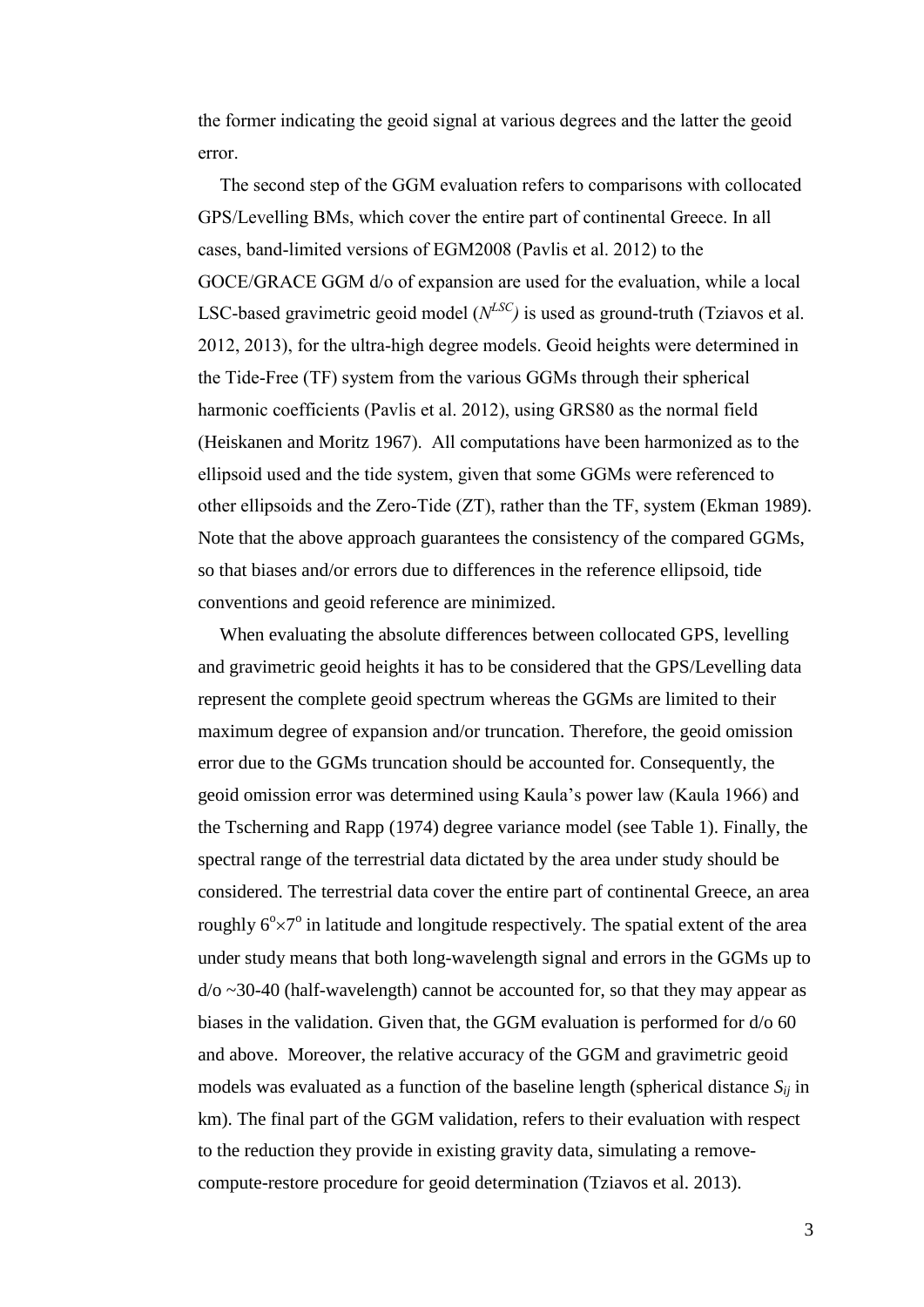#### **2.2 GGM and terrestrial data sets**

Within the present work, most available GGMs based on GOCE/GRACE data have been evaluated. Depending on the releases of GOCE gradients various solutions became available, a.k.a. GOCE Release 1, GOCE Release 2 and GOCE Release 3 models based on 2, 6 and 12 months of GOCE observations respectively. These will be denoted as GO-xxx-R1, GO-xxx-R2 and GO-xxx-R3 in the sequel. Depending on the processing strategy four classes of models can be distinguished as a) the TIM models using the time-wise approach (Pail et al. 2011), b) the DIR models using the direct approach (Bruinsma et al. 2010), c) the SPW models using the space-wise approach (Migliaccio et al. 2010) and d) combined models (GOCO0xx and DGM-1S) where both GOCE, GRACE and other satellite data are used (Goiginger et al. 2011; Hashemi et al. 2012; Mayer-Gürr et al. 2010; Pail et al. 2010). The GO-DIR models are not pure GOCE ones since a) for the R1 version a-priori information from EIGEN-5c was used, b) for R2 a-priori information from ITG-GRACE20120S was used, while c) for R3 apriori information from the GO-DIR-R2 was used along with SLR and GRACE data. Apart from the aforementioned GGMs, EGM2008 (Pavlis et al. 2012), EIGEN-51C (Bruinsma et al. 2010), the GRACE only model ITG-GRACE2010S (Mayer-Gürr et al. 2010) and the latest EIGEN-6S, EIGEN-6C (Förste et al 2011) and EIGEN-6C2 (Förste et al 2012) have been used as well, with the latest EIGEN combined models including GOCE Release 2 data.

The local data used, refer to GPS/Levelling observations (1542 BMs) covering the entire part of continental Greece (cf. Kotsakis and Katsampalos 2010). This set of collocated GPS and Levelling data is based on historical orthometric heights from the HMGS (Hellenic Military Geographic Service) measured during the establishment of the Hellenic Vertical Datum (HVD) and ellipsoidal heights collected within the HEPOS (Hellenic Positioning System) project (Gianniou 2008). The HVD in principle models the physical heights as Helmert orthometric heights, while their tie is to the tide-gauge station situated at Piraeus harbor, so that the HVD origin is relative to a MSL determined with measurements for the period 1933-1978. Today, the true accuracy of the HVD is unknown, since a) it was not uniformly adjusted, b) it is not maintained by HMGS, and c) the formal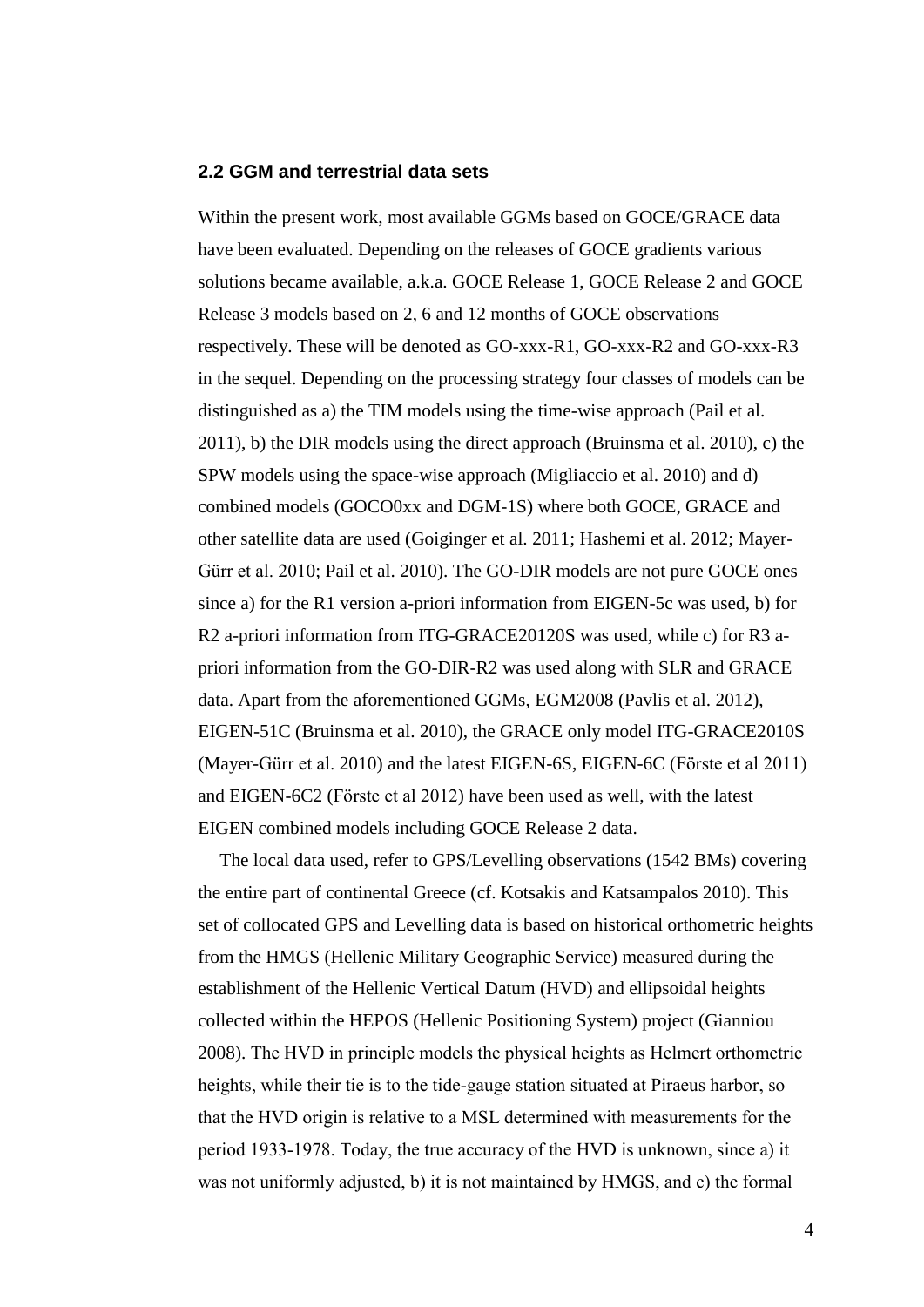errors provided by HMGS are ambiguous and over optimistic (Kotsakis and Katsampalos 2010, Tziavos et al. 2012). As far as the ellipsoidal heights from the HEPOS project (*[www.hepos.gr](http://www.hepos.gr/)*) are concerned, they all refer to BMs belonging to the Hellenic trigonometric network (Gianniou 2008). All data were determined in ITRF00 (epoch t=2007.236) with their horizontal and vertical accuracy being estimated from the analysis of the original GPS observations to 1-4cm  $(1\sigma)$  and 2-5 cm (1σ), respectively (Gianniou 2008; Kotsakis and Katsampalos 2010). It should be noted that the orthometric heights refer to the mean-tide (MT) system, so their conversion to the TF system has been performed according to Ekman (1989). Finally, the GGM evaluation with gravity data is performed using a local gravity database that has been compiled in the frame of the determination of a new Greek geoid model (Tziavos et al. 2012, 2013). This set comprises a number of 294777 irregular point gravity observations (cf. Tziavos et al. 2010) covering the entire Hellenic territory (islands included) as well as parts of the neighbouring Balkan countries.

Given the availability of the GOCE/GRACE GGMs, first a spectral evaluation in terms of the formal/calibrated degree and error degree variances of their coefficients has been performed. From this evaluation it was concluded that GOCO03s provides the overall best results with smaller errors up to degree n~175, w.r.t. EGM2008, compared to n~153 and n~166 for GOCO01S and GOCO02S, respectively. The GOCE-DIR-R3 model has smaller formal errors compared to its earlier releases (R1 and R2), by 2-3 orders of magnitude and is better than EGM2008 to degree n~188. A general conclusion is that the R1 and R2 GOCE-only and GOCE/GRACE GGMs (TIM, DIR and SPW) are better than GRACE-based ones above n~140 due to the few GOCE observations used. Note that most models are based on a few months of GOCE data contrary to  $\sim$ 7 years of GRACE observations. This situation changes completely with the R3 models which incorporate about 1 yr of GOCE data. The DIR-R3 error spectrum is improved by  $\sim$ 4 orders of magnitude compared to R1 and R2, while TIM-R3 by about 1-2 orders of magnitude. The improvement brought by including more GOCE data is evident when comparing the ITG-GRACE2010s model and GOCO02s, where GOCE data in the latter boost its error degree variances to be smaller than those of EGM2008 up to degree n=175 contrary to n=142 for the former. The Release 3 versions of GOCE-TIM, GOCE-DIR and GOCO are better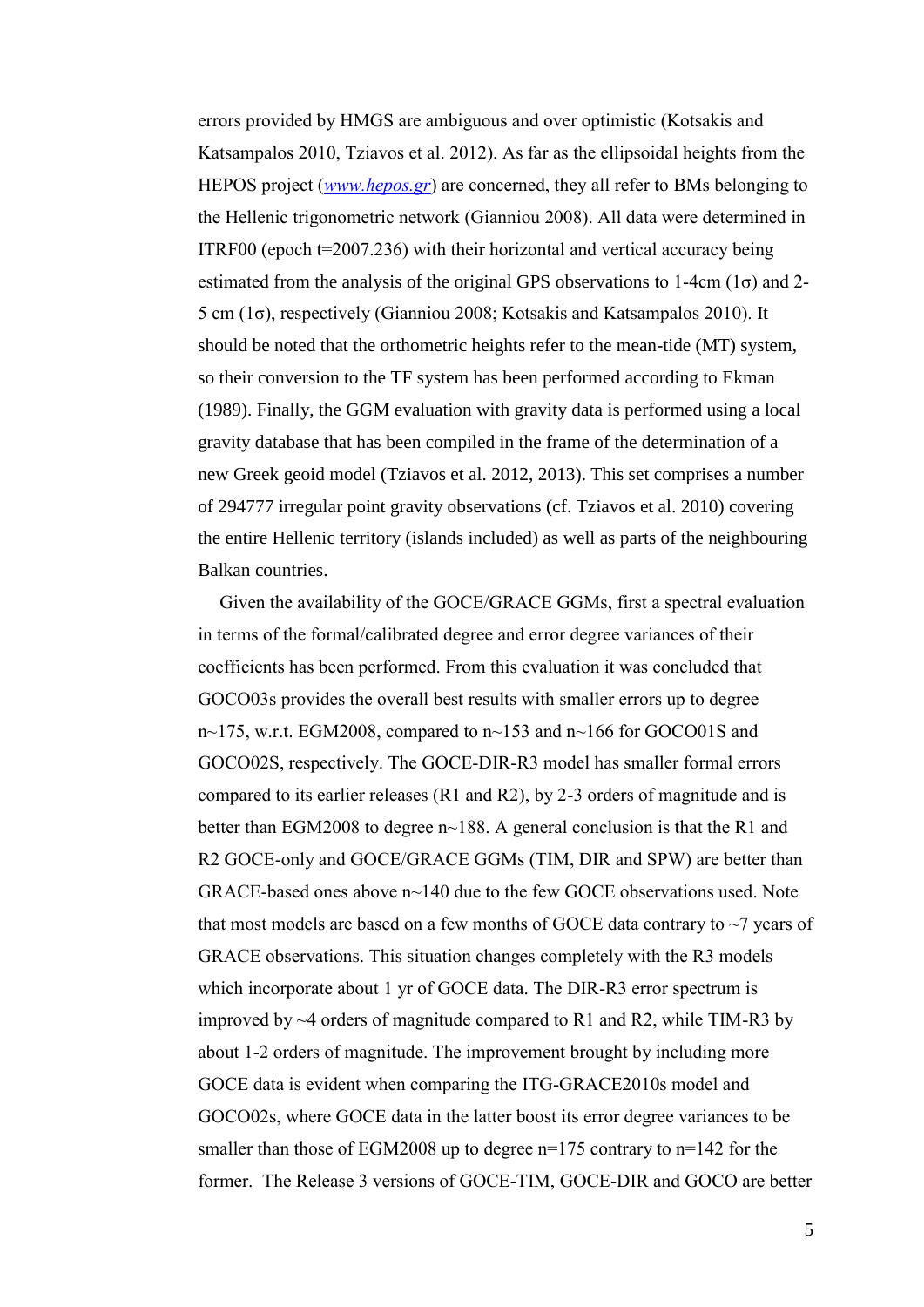than the first and second releases, since they have smaller errors to higher degrees. This is due to the use of more GOCE data (12 months) in the R3 releases and as far as the DIR models are concerned, the use of ITG-GRACE2010s as a reference for the R3 model contrary to EIGEN-51c for R1. In terms of the cumulative geoid errors, GOCO-01S, 02S, and 03S reach the 1 cm geoid error up to d/o 143, 159 and 190 respectively, while TIM-R1, TIM-R2 and TIM-R3 up to d/o 30, 36 and 56. The improvement brought by more GOCE data is evidenced in the DIR models as well, since the 1 cm error is reached up to d/o 48, 27 and 127 for the DIR-R1, DIR-R2 and DIR-R3 models. ITG-GRACE2010S reaches the 1 cm error up to d/o 138, hence the improved cumulative errors in the GOCO-03s model compared to TIM-R3 and the significant improvement of the DIR-R3 to the earlier releases. It is clear that the inclusion of more GOCE data in the R3 models, offers a significant boost to the reduction of the formal geoid errors. As it will be presented below in the external evaluation with GPS/Levelling data, this improvement by 3 orders in the total cumulative geoid error of the GGMs to their maximum d/o of expansion, e.g., from 15.6 cm to 5.4 cm between GOCO01S and GOCO03S, is not depicted. The latter is due to their limited maximum degree of expansion, so that the GGM geoid omission error above d/o 250 counteracts any improvement in the cumulative geoid error, along with the limited and unknown accuracy of the levelling data.

# **3. Validation results with GPS/Levelling and gravity data**

In terms of the absolute differences between the GGMs and the GPS/Levelling geoid heights, the evaluation was performed for various degrees of expansion between d/o 60 and up to their *nmax*. The geoid omission error has been considered with Kaula's (1966) power law and the Tscherning and Rapp (1974) degree variance model, given that the former over- and underestimates the geoid power at low and high frequencies, respectively. Table 1 presents the so determined geoid omission errors for all available degrees that the GGMs were either truncated or reached their *nmax* and Table 2 summarizes the differences between the available GPS/Levelling and GGM geoid heights. As far as the national gravimetric geoid model is concerned, its std is at the 14 cm, so it will provide the basis for the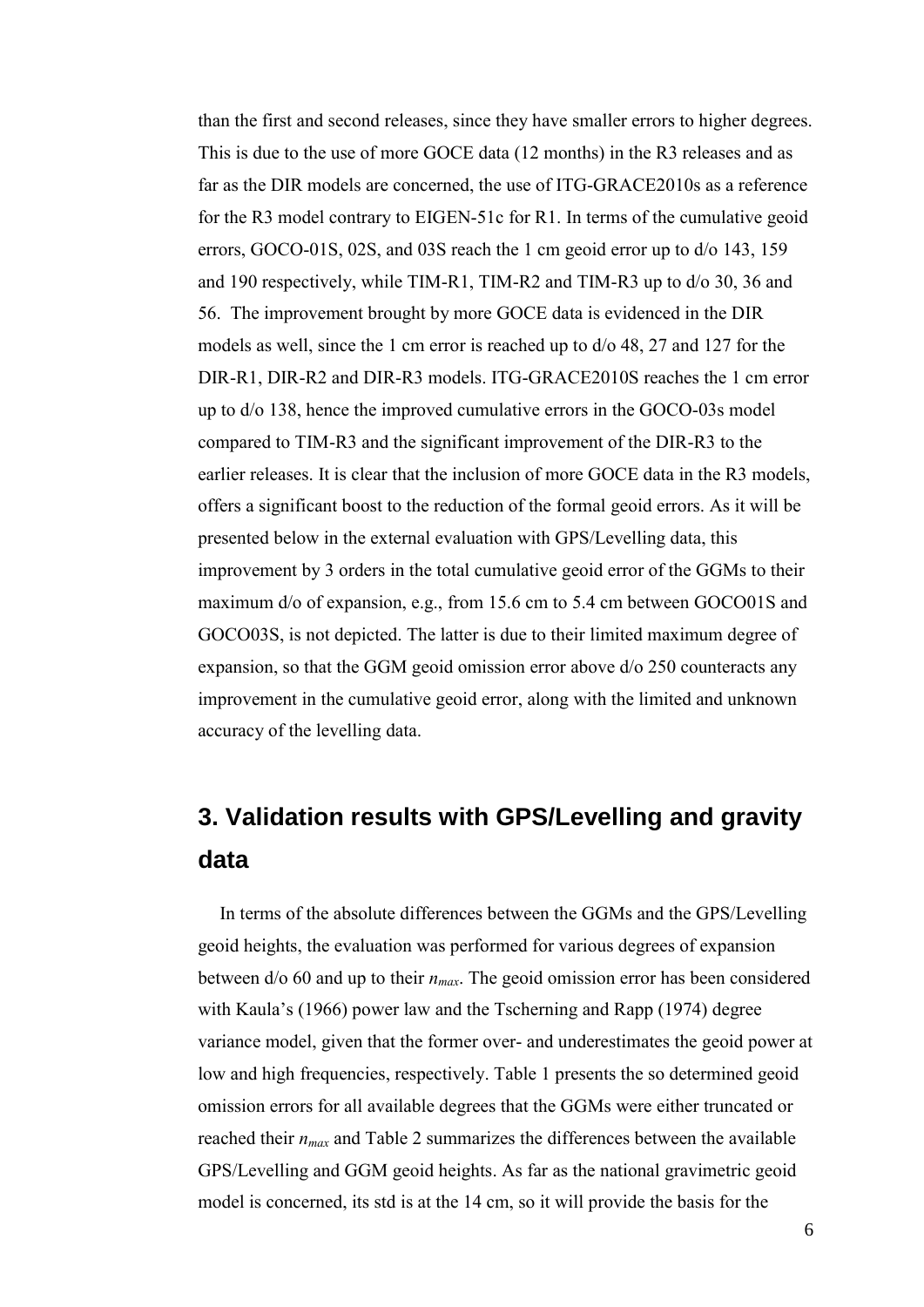evaluation of the ultra-high degree GGMs. One point that needs attention is the mean of the differences and the rms, being at -39.2 cm and ±41.6 cm. The development of this model was based on EGM2008 as a reference field and freeair gravity anomalies reduced to a global geopotential level tied to the nominal *Wo* value of  $62636856.00 \frac{m^2}{s^2}$ . Therefore, this bias indicates the offset between the HVD and the  $W_0^{\text{LVD}}$  realized by the TG station at Piraeus harbor and a global geopotential level as used in the gravimetric geoid development. From the GPS/Levelling geoid height differences with the available GGMs, the improvement offered by the GOCE-based R3 models, w.r.t. the earlier releases is evident. For the GOCO models, the std of the differences drops by 3.7 cm between R1 and R3 (to d/o 220), 2.8 cm for the TIM models (to d/o 220) and 2.5 cm for the DIR ones (to d/o 240). The improvement for the DIR is marginal given that its R1 model provided an accuracy equal to that of the R2 for GOCO and TIM. This is due to the a-priori information from EIGEN-5C used in the development of GO-DIR-R1.

#### **TABLE 1**

#### **TABLE 2**

Regarding the GOCE/GRACE models, their performance is equivalent to that of EGM2008, when truncated to d/o 250, being inferior by just 1-2 cm for the latest, R3, releases. This shows the great improvement offered by the inclusion of more GOCE data, especially in view of the fact that EGM2008 contains detailed local gravity data over Greece even at that d/o. The mean offset between the GPS/Levelling data and all used GGMs is consistent and at the ~35 cm level, signaling an offset between the Greek local vertical datum and a global vertical datum. This is monitored by all GOCE models, even the ones where no a-priori information and/or GRACE data are used, and it is very close to the mean offset with EGM2008 up to  $d$ /o 2159 (37 cm). This is a valuable conclusion for GOCEonly models towards the unification of the local/national vertical datums (LVD) to a global one. It provides good evidence that even a medium wavelength gravity field representation by GOCE to say d/o 250 can indeed determine 95% of the mean offsets of LVD so that their link to a global one can be rigorously modeled.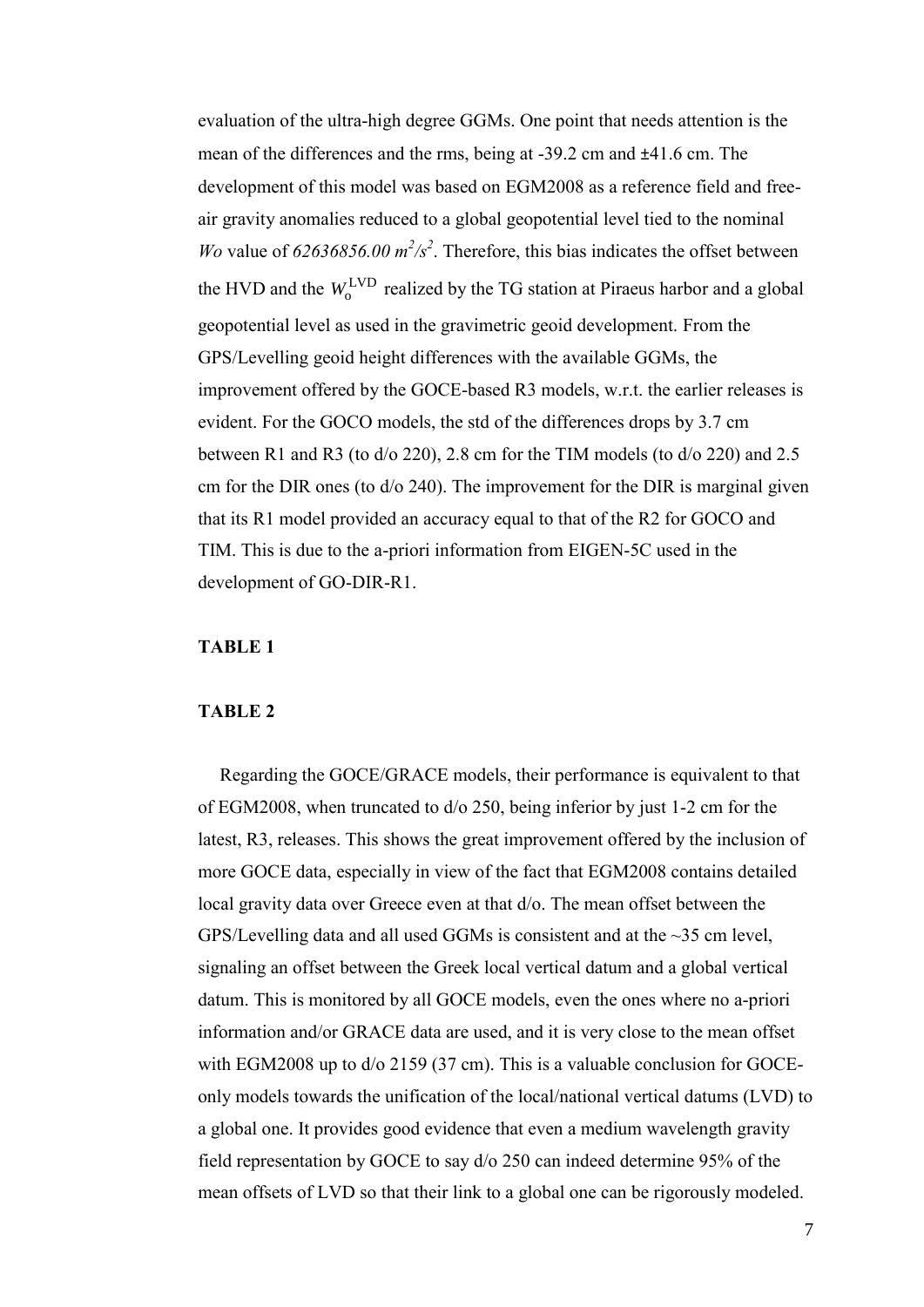Comparing the performance of GRACE- and GOCE-based models, ITG-GRACE2010s provides better results up to d/o 160 compared to all GGMs where GOCE data have been used, either solely or in combination with GRACE. The former is 2-3 cm better than the GOCE and GOCE/GRACE GGMs, while the turning point is d/o 170-180 where the improvement by GOCE inclusion is at the 2-6 cm level. GOCE and GOCE/GRACE GGMs retain their signal strength up to d/o 220-230 since for higher degrees the improvement offered is marginal (few mm) and hence statistically insignificant.

In terms of absolute errors, the GGMs seem to provide expected results when taking into account the geoid omission error. GOCO03s has a std of 49.6 cm up to d/o 250, so considering the geoid omission error of 30.3 cm and the GOCO03s cumulative geoid error of 15.5 cm an un-modeled error of  $\sim$ 36 cm remains. This may stem from the quality of, mainly, the orthometric heights within the HVD, which are known to be of low, yet unknown, accuracy. These can be as many as 10 cm or more (Tziavos et al. 2012), so the rest can be attributed to errors in GOCO03s not depicted in its formal error degree variances. The same results are derived for the other combined GGMs, such as GO-DIR-R3 which has a std with the GPS/Levelling geoid heights at 48.2 cm (d/o 240), with a geoid omission error of 32.1 cm and a formal cumulative geoid error of only 5.6 cm. The latter may signals that the formal error degree variances are optimistic, so that proper error modeling would require external information for validation. On the other hand, when the same models are evaluated over reliable Levelling networks, e.g., in Germany (Gruber et al. 2011) the std of the differences is at the 3.5 cm level, i.e., within the formal cumulative geoid error of the GGMs. Thus, the remaining unmodelled error can be largely attributed the (bad) quality of the HVD, so that a spectral enhancement approach should be followed in the future for the evaluation of GOCE GGMs over Greece. As far as GO-TIM-R3 and GO-SPW-R2 are concerned, the former is superior by  $\sim$  2.8 cm, while the Release 3 version of the GO-TIM model provides the same level of accuracy as the GOCO03 and GO-DIR-R3 models, which is quite significant as to the value of GOCE data given that GO-TIM is a pure GOCE model, whereas the latter two incorporate GRACE data as well. Some useful conclusions can be drawn from the ultra-high degree models EIGEN6C and EIGEN6C2 as well, where gravity data are included. Especially the latter, being a revised version of EIGEN6C, provides better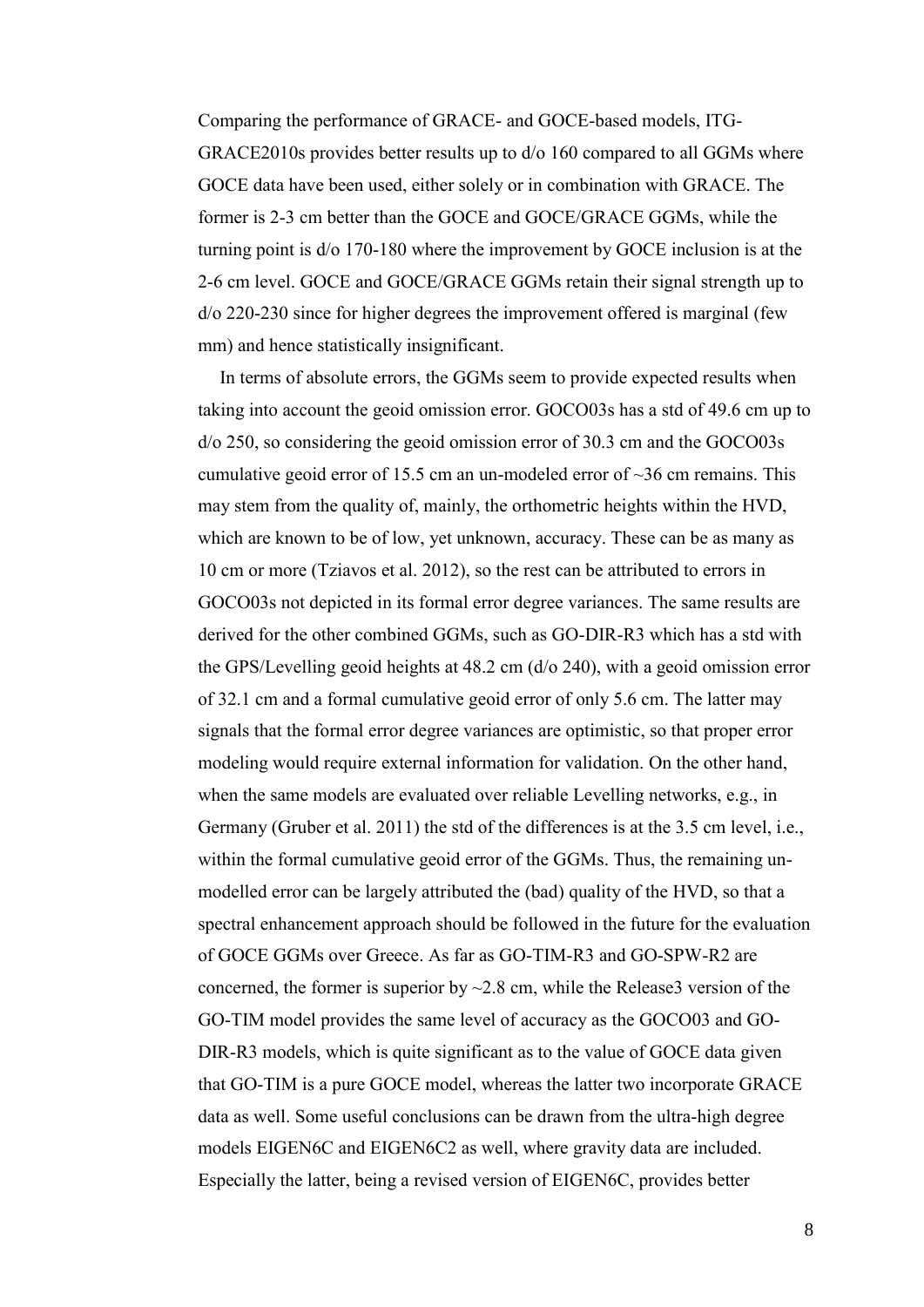agreement with the GPS/Levelling data in Greece (13.7 cm) for lower *nmax* compared to EGM2008 (14.1 cm). This is a marginal improvement, but it signals that the satellite mission data can indeed boost the achievable accuracy by GGM representations of the Earth's gravity field. These levels of accuracy are practically the same as that achieved by the gravimetric geoid model, therefore the local data seem not to provide more information, which is expected since the Hellenic database has been included in the EGM2008 development.

Table 3 depicts the relative accuracies for the local gravimetric geoid model, EGM2008, EIGEN6C, EIGEN6C2, EIGEN6S and the Release3 versions of the TIM, DIR, and GOCO GGMs. For short baselines, up to 10 km, the contribution of local gravity data to the LSC-based geoid is clear, since it is better by 2 ppm compared to EGM2008, EIGEN6C and EIGEN6C2. This is due to the fact that even though local gravity data are used in the development of ultra-high degree GGMs, their contribution is attenuated given the use of satellite data, neighbouring gravity data, lower spatial resolution of the final model and a global, rather than local, error modelling. As expected the GOCE and GOCE/GRACE GGMs have inferior performance for small baselines by as much as 13-15 ppm. This is resolved for longer baselines, e.g., greater than 40-50 km, where the satellite only GGMs provide an error close to the 1 cm level, in the relative sense. After the 80-90 km benchmark, corresponding to the satellite GGM resolution, their performance can be regarded as approximately the same with the local model and high-degree GGMs. Compared to EGM2008 when truncated up to d/o 250, the GOCE and GOCE/GRACE GGMs are superior, even at the sub-ppm level for baselines larger than 50 km, This is clearly due to the use of GOCE data, while the largest improvement (0.5 ppm) is found for baselines between 80-90 km. This is clearly marginal, but it indicates the maximum spectral band (80 km correspond up to  $d/\sigma \sim 230$ ) that the Release GGMs manage to improve.

#### **TABLE 3**

The final set of tests for the evaluation of the GOCE/GRACE GGMs is related to the reduction they provide over a database of irregularly distributed free-air gravity anomalies covering Greece nationwide. Within this test, the original field of *Δg<sup>f</sup>* has been reduced using all available GGMs and the resulting fields have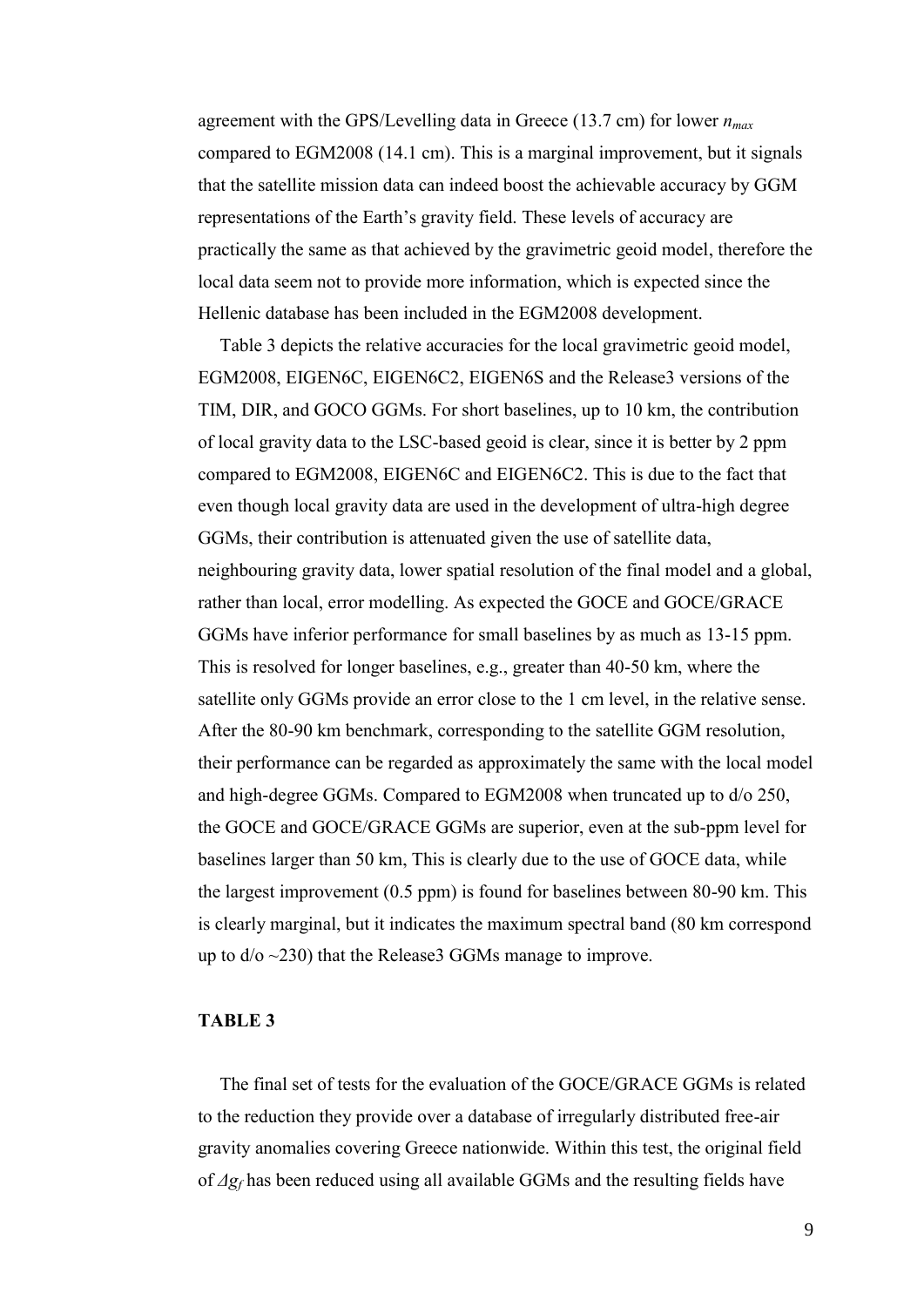been investigated as to the mean and std reduction that each GGM offers. This simulates the first remove step within the well-known remove-compute-restore procedure for geoid determination. Table 4 summarizes the statistics of the original free-air gravity anomalies, the GGM contribution and the reduced fields, only for EGM2008, the latest EIGEN6 models and the Release3 versions of the GOCE/GRACE GGMs. As expected the overall best reduction is achieved with EGM2008 when used up to  $d$ /o 2159, with the std of the reduced field at the  $\pm$ 5.8 mGal level and the mean close to zero, something expected due to the inclusion of terrestrial gravity data in that model. EIGEN6C and EIGEN6C2 are quite close, with the latter being less than 0.5 mGal, in terms of the std, better than EGM2008. In order to validate the performance of the GOCE/GRACE GGMs, it is worth comparing them with the reduced field when using EGM2008 up to d/o 250. For the latter case the performance of all GGMs is comparable, with EGM2008 offering a, statistically insignificant, improvement at the sub-mGal level. The reduction that the GOCE/GRACE GGMs offer is approximately the same, with the std reduced at the  $\pm 26.6 - \pm 27.8$  mGal and the mean to -4.3 mGal. It should be mentioned again that the GOCE/GRACE GGMs use only satellite data and achieve the same performance as EGM2008 (up to d/o 250), while the latter employs gravity and altimetry data well, hence its performance is subject to correlations with the local terrestrial gravity data.

#### **TABLE 4**

### **4. Conclusions**

A detailed evaluation has been carried out for all available releases of the GOCE and GOCE/GRACE GGMs (R1, R2, and R3) each of them employing an increasing number of GOCE observations. From the results acquired, the improvement of incorporating more GOCE data in the GGMs is evident, ranging from 2.5 to 3.7 cm in terms of geoid height differences w.r.t. the GPS/Levelling data and the few mGal level when compared with the free-air gravity anomaly field. The latest (Release3) versions of the GOCE/GRACE GGMs manage to provide a 1 cm relative accuracy for baselines larger than 40-50 km, which is quite encouraging for their use in medium-wavelength geoid related studies.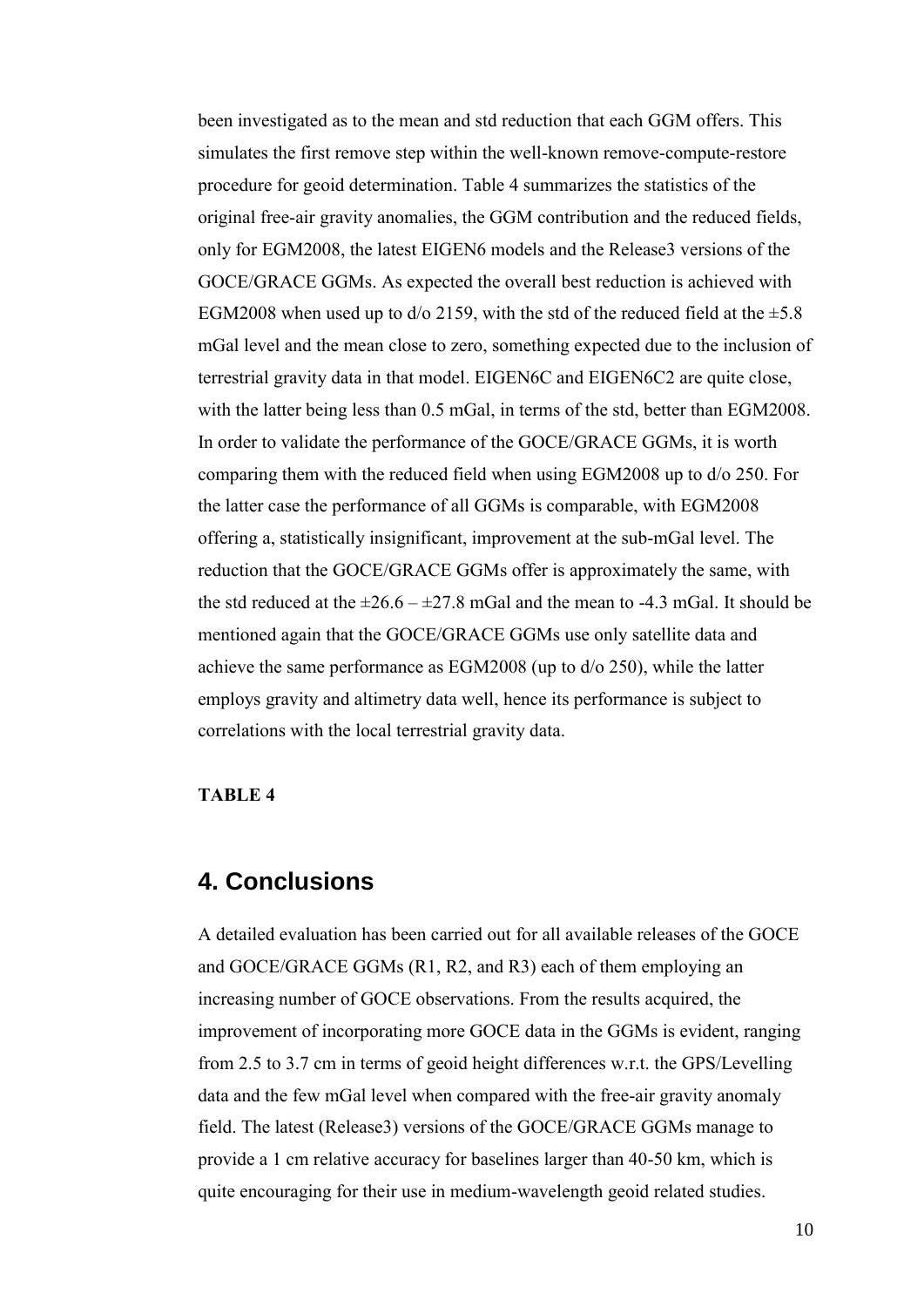Comparing the performance of GRACE- and GOCE-based models, the former provides better results up to d/o 160-170 while the improvement by GOCE is found from d/o 170-180 up to d/o 220-230 for the Release3 models. The latest combined GGMs EIGEN6C and especially EIGEN6C2 provide slightly better results compared to EGM2008 even for lower maximum degrees of expansion. Therefore, combined GGMs, employing all available GOCE, GRACE, gravity and altimetry observations can now be determined with increased accuracy. This is the direction of our future work for GOCE GGM evaluation, where a spectral enhancement approach will be followed while national /regional high-resolution geoid solution based on GOCE GGMs will be sought.

#### **Acknowledgements**

The first three of the authors wish to acknowledge the funding provided for this work by the European Space Agency in the frame of the ESA-PRODEX GOCESeaComb project (C4000106380).

#### **References**

Bruinsma SL et al. (2010) GOCE gravity field recovery by means of the direct numerical method. Presented at the ESA Living Planet Symposium, Bergen, Norway, 27 June - 2 July. Ekman M (1989) Impacts of Geodynamic Phenomena on Systems for Height and Gravity. Bull Geod 63(3): 281–296.

Förste Ch et al. (2011) EIGEN-6 - A new combined global gravity field model including GOCE data from the collaboration of GFZ-Potsdam and GRGS-Toulouse. In: Geophysical Research Abstracts, Vol. 13, EGU General Assembly 2011, EGU2011-3242-2.

Förste Ch et al. (2012) A preliminary update of the Direct approach GOCE Processing and a new release of EIGEN-6C. Presented at the AGU Fall Meeting 3 - 7 Dec 2012 San Francisco, Abstract No. G31B-0923.

Goiginger H et al (2011) The combined satellite-only global gravity field model GOCO02S. presented at the 2011 General Assembly of the European Geosciences Union, Vienna, Austria, 4-8 April.

Gianniou M (2008) HEPOS: Designing and implementing an RTK network. Geoinformatics 11(1): 10-13.

Heiskanen WA and Moritz H (1967) Physical Geodesy, W.H. Freeman and Company, San 895 Francisco.

Gruber Th, Visser PNAM, Ackermann Ch, Hosse M (2011) Validation of GOCE gravity field models by means of orbit residuals and geoid comparisons. J Geod 85(11): 845-860.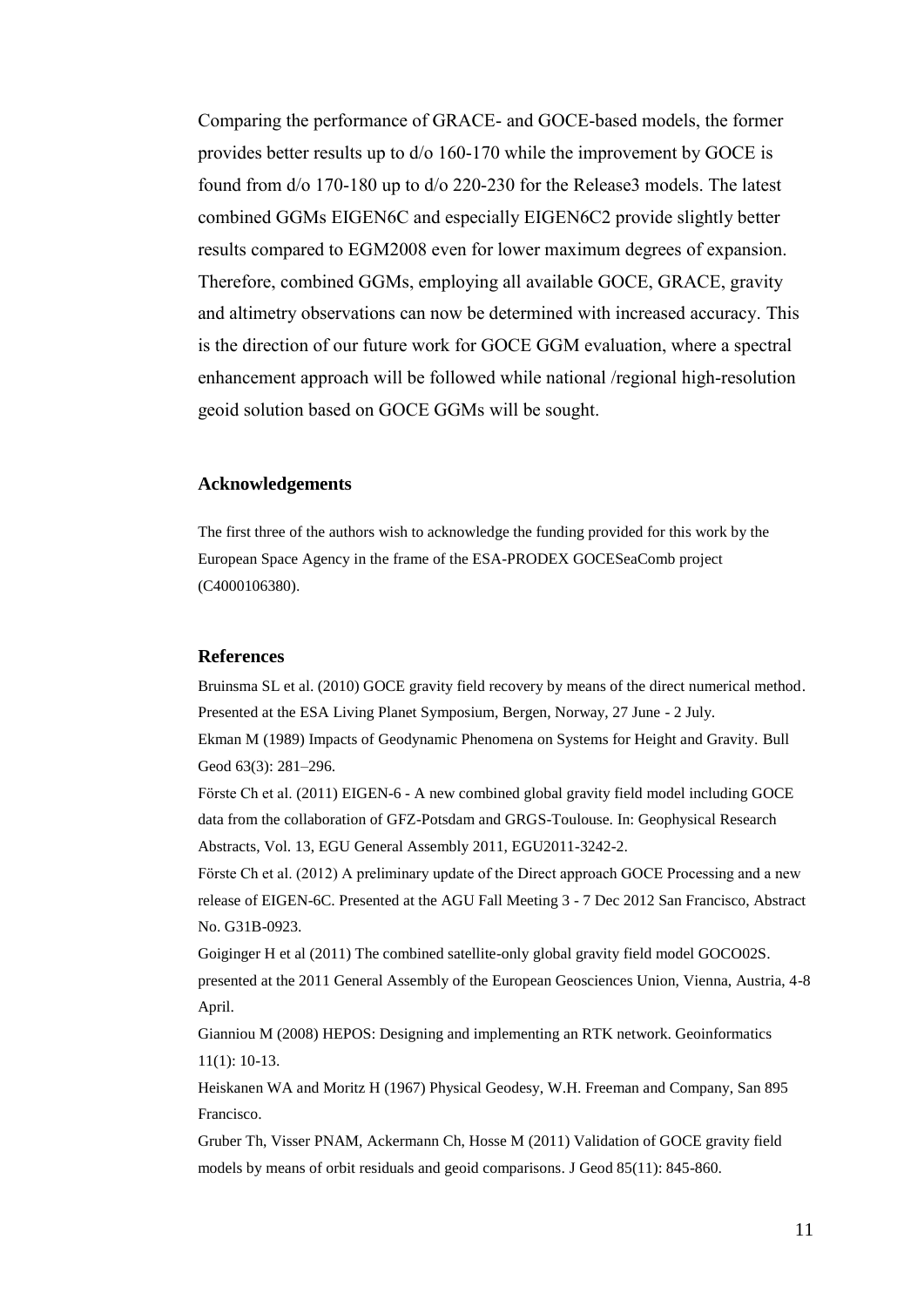Hashemi FH, Ditmar P, Klees R, Liu X, Zhao Q, Guo J (2012) The Earth's static gravity field model DGM-1S from an optimal combination of GRACE and GOCE data: computation and validation aspects. J Geod (in review).

Hirt C, Gruber T and Featherstone WE (2011) Evaluation of the first GOCE static gravity field models using terrestrial gravity, vertical deflections and EGM2008 quasigeoid heights. J Geod 85(10): 723-740.

Kaula WM (1966) Theory of Satellite Geodesy. Dover Publications Inc.

Kotsakis C and Katsambalos K (2010) Quality analysis of global geopotential models at 1542 GPS/levelling benchmarks over the Hellenic mainland. Surv Rev 42(318): 327-344.

Mayer-Guerr T, Kurtenbach E, and Eicker A (2010) The GRACE-only gravity field model ITG-Grace2010s, http:// www.igg.uni-bonn.de/apmg/index.php?id=itg-grace2010.

Migliaccio F, Reguzzoni M, Sansò F, Tscherning CC, and Veicherts M (2010) GOCE data analysis: the space-wise approach and the first space-wise gravity field model. Proceedings of the ESA Living Planet Symposium, Bergen, Norway, 28 June–2 July.

Pail R, et al. (2010) Combined satellite gravity field model GOCO01S derived from GOCE and GRACE. Geophys Res Lett 37(L20314), doi:10.1029/2010GL044906.

Pail R, et al. (2011) First GOCE gravity field models derived by three different approaches. J Geod 85(11): 819-843.

Pavlis NK, Holmes SA, Kenyon SC, Factor JK (2012) The Development and Evaluation of the Earth Gravitational Model 2008 (EGM2008). J Geophys Res 117(B04406),

doi:10.1029/2011JB008916.

Šprlák M, Gerlach C, and Pettersen PR (2012) Validation of GOCE global gravity field models using terrestrial gravity data in Norway. J Geod Science 2(2): 134-143.

Tscherning CC and Rapp RH (1974) Closed covariance expressions for gravity anomalies, geoid undulations, and deflections of the vertical implied by anomaly degree-variance models. The Ohio State University, Reports of the Department of Geodetic Science, Report 208, Columbus, Ohio, 1974.

Tziavos IN, Vergos GS, Grigoriadis VN (2010) Investigation of topographic reductions and aliasing effects to gravity and the geoid over Greece based on various digital terrain models. Surv Geophys 31(3):23-67. doi: 10.1007/s10712-009-9085-z.

Tziavos IN, Vergos GS, Grigoriadis VN, Andritsanos VD (2012) Adjustment of collocated GPS, geoid and orthometric height observations in Greece. Geoid or orthometric height improvement? In: Kenyon S, Pacino C, Marti U (eds) Geodesy for Planet Earth, International Association of Geodesy Symposia Vol. 136, Springer Berlin Heidelberg New York, pp. 481-488.

Tziavos IN, Vergos GS, Mertikas SP, Daskalakis A, Grigoriadis VN, Tripolitsiotis A (2013) The contribution of local gravimetric geoid models to the calibration of satellite altimetry data and an outlook of the latest GOCE GGM performance in GAVDOS. Adv Space Res 51(8): 1502-1522, doi: 10.1016/j.asr.2012.06.013.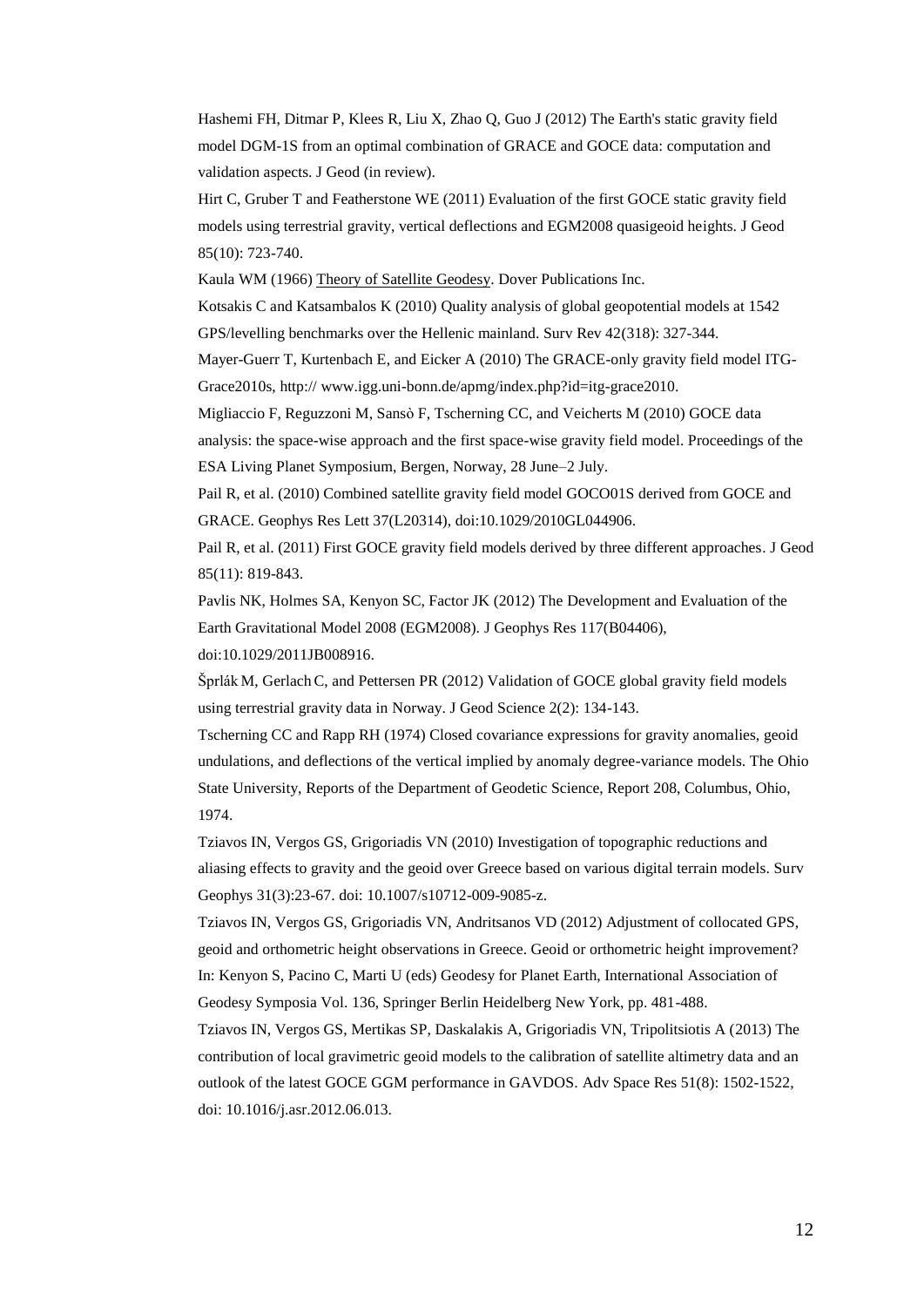**Table 1:** Geoid omission error rms values for various maximum degrees of GGM expansion.

|                                               | 180 | <b>210</b> | 220 224 240 | 250                                        | 359 | 1420 | 1949 | 2159 |
|-----------------------------------------------|-----|------------|-------------|--------------------------------------------|-----|------|------|------|
| Kaula                                         |     |            |             | 35.6 30.5 29.1 28.6 26.7 25.6 17.8 4.5 3.3 |     |      |      | 2.9  |
| Tsch./Rapp 46.7 38.3 36.0 35.2 32.1 30.3 22.9 |     |            |             |                                            |     | 6.6  | 2.8  | -2.0 |

Maximum degree in the summation 500000. Unit: [cm]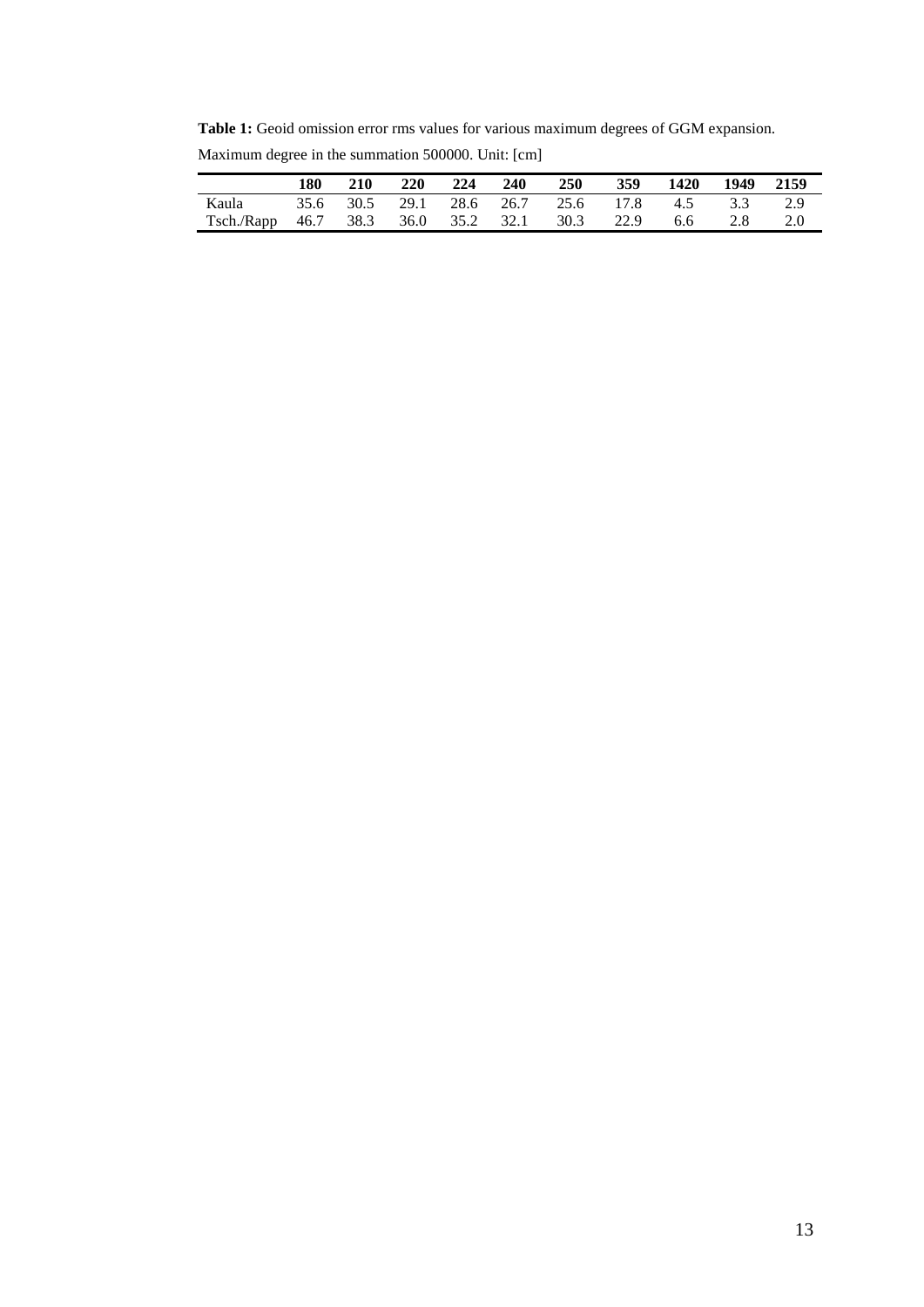| <b>MODEL</b>     |       | 60    | 80       | 140      | 160      | 180      | 220      | 240      | 250      | 360      | 1420     | 1949     | 2159     |
|------------------|-------|-------|----------|----------|----------|----------|----------|----------|----------|----------|----------|----------|----------|
|                  | mean  | 0.349 | 0.036    | $-0.297$ | $-0.284$ | $-0.288$ | $-0.318$ | $-0.332$ | $-0.343$ | $-0.331$ | $-0.375$ | $-0.374$ | $-0.374$ |
| <b>EGM2008</b>   | std   | 1.733 | 1.387    | 0.724    | 0.724    | 0.642    | 0.529    | 0.497    | 0.472    | 0.369    | 0.152    | 0.142    | 0.141    |
| EIGEN-51C        | mean  | 0.351 | 0.045    | $-0.292$ | $-0.273$ | $-0.275$ | $-0.308$ |          |          | 0.309    |          |          |          |
| $(n_{max}=359)$  | std   | 1.734 | 1.388    | 0.709    | 0.724    | 0.644    | 0.537    |          |          | 0.403    |          |          |          |
| EIGEN-6C         | mean  | 0.350 | 0.042    | $-0.304$ | $-0.298$ | $-0.303$ | $-0.337$ |          | $-0.361$ | $-0.349$ | $-0.394$ |          |          |
|                  | std   | 1.733 | 1.386    | 0.714    | 0.727    | 0.651    | 0.524    |          | 0.478    | 0.379    | 0.161    |          |          |
| EIGEN-6C2        | mean  | 0.350 | 0.041    | $-0.303$ | $-0.296$ | $-0.302$ | $-0.356$ |          | $-0.356$ | $-0.344$ | $-0.389$ | $-0.388$ |          |
|                  | std   | 1.733 | 1.386    | 0.715    | 0.727    | 0.651    | 0.525    |          | 0.475    | 0.374    | 0.149    | 0.137    |          |
|                  | mean  | 0.350 | 0.042    | $-0.302$ | $-0.300$ | $-0.307$ | $-0.344$ | $-0.358$ |          |          |          |          |          |
| EIGEN-6S         | std   | 1.733 | 1.386    | 0.716    | 0.722    | 0.646    | 0.508    | 0.512    |          |          |          |          |          |
| <b>ITG-GRACE</b> | mean  | 0.349 | 0.041    | $-0.304$ | $-0.308$ | $-0.299$ |          |          |          |          |          |          |          |
| <b>2010S</b>     | std   | 1.734 | 1.386    | 0.716    | 0.692    | 0.690    |          |          |          |          |          |          |          |
|                  | mean  | 0.349 | 0.041    | $-0.304$ | $-0.298$ | $-0.303$ | $-0.341$ | $-0.363$ |          |          |          |          |          |
| $DGM-1S$         | std   | 1.734 | 1.386    | 0.716    | 0.720    | 0.647    | 0.527    | 0.515    |          |          |          |          |          |
| GOCO01S          | mean  | 0.349 | 0.041    | $-0.303$ | $-0.301$ | $-0.305$ | $-0.341$ |          |          |          |          |          |          |
| $(n_{max}=224)$  | std   | 1.734 | 1.386    | 0.716    | 0.714    | 0.661    | 0.547    |          |          |          |          |          |          |
| <b>GOCO02S</b>   | mean  | 0.349 | 0.041    | $-0.305$ | $-0.300$ | $-0.305$ | $-0.341$ |          | $-0.358$ |          |          |          |          |
|                  | std   | 1.734 | 1.386    | 0.716    | 0.718    | 0.643    | 0.522    |          | 0.501    |          |          |          |          |
| <b>GOCO03S</b>   | mean  | 0.349 | 0.041    | $-0.304$ | $-0.299$ | $-0.303$ | $-0.335$ |          | $-0.353$ |          |          |          |          |
|                  | std   | 1.733 | 1.386    | 0.717    | 0.717    | 0.645    | 0.510    |          | 0.496    |          |          |          |          |
| GO-DIR-R1        | mean  | 0.347 | 0.042    | $-0.297$ | $-0.292$ | $-0.298$ | $-0.330$ | $-0.344$ |          |          |          |          |          |
|                  | std   | 1.733 | 1.385    | 0.714    | 0.725    | 0.656    | 0.535    | 0.507    |          |          |          |          |          |
| GO-DIR-R2        | mean  | 0.351 | 0.043    | $-0.302$ | $-0.298$ | $-0.306$ | $-0.347$ | $-0.357$ |          |          |          |          |          |
|                  | std   | 1.734 | 1.386    | 0.713    | 0.719    | 0.644    | 0.505    | 0.510    |          |          |          |          |          |
| GO-DIR-R3        | mean  | 0.350 | 0.042    | $-0.302$ | $-0.295$ | $-0.301$ | $-0.341$ | $-0.352$ |          |          |          |          |          |
|                  | std   | 1.734 | 1.386    | 0.716    | 0.722    | 0.645    | 0.496    | 0.482    |          |          |          |          |          |
| GO-TIM-R1        | mean  | 0.343 | 0.037    | $-0.307$ | $-0.305$ | $-0.310$ | 0.348    |          |          |          |          |          |          |
| $(n_{max}=224)$  | std   | 1.734 | 1.383    | 0.716    | 0.720    | 0.663    | 0.544    |          |          |          |          |          |          |
| GO-TIM-R2        | mean  | 0.345 | 0.038    | $-0.305$ | $-0.301$ | $-0.306$ | $-0.345$ |          | $-0.360$ |          |          |          |          |
|                  | std   | 1.733 | 1.384    | 0.716    | 0.720    | 0.644    | 0.525    |          | 0.502    |          |          |          |          |
| GO-TIM-R3        | mean  | 0.347 | 0.010    | $-0.304$ | $-0.298$ | $-0.303$ | $-0.337$ |          | $-0.356$ |          |          |          |          |
|                  | std   | 1.734 | 1.386    | 0.718    | 0.720    | 0.647    | 0.516    |          | 0.494    |          |          |          |          |
| <b>GO-SPW-R1</b> | mean  | 0.345 | 0.042    | $-0.300$ | $-0.297$ | $-0.303$ | $-0.371$ |          |          |          |          |          |          |
| $(n_{max}=210)$  | std   | 1.735 | 1.388    | 0.714    | 0.725    | 0.675    | 0.586    |          |          |          |          |          |          |
| GO-SPW-R2        | mean  | 0.338 | 0.029    | $-0.312$ | $-0.309$ | $-0.315$ | $-0.347$ | $-0.345$ |          |          |          |          |          |
|                  | std   | 1.732 | 1.384    | 0.716    | 0.719    | 0.642    | 0.539    | 0.537    |          |          |          |          |          |
| $N^{\text{LSC}}$ |       | max   |          | min      |          | mean     |          |          | rms      |          |          | std      |          |
|                  | 0.119 |       | $-1.033$ |          | $-0.392$ |          |          | ±0.416   |          |          | 0.140    |          |          |

**Table 2:** Statistics (mean and std) of the differences between GPS/levelling and geoid heights from the GGMs for various degrees. Unit: [m]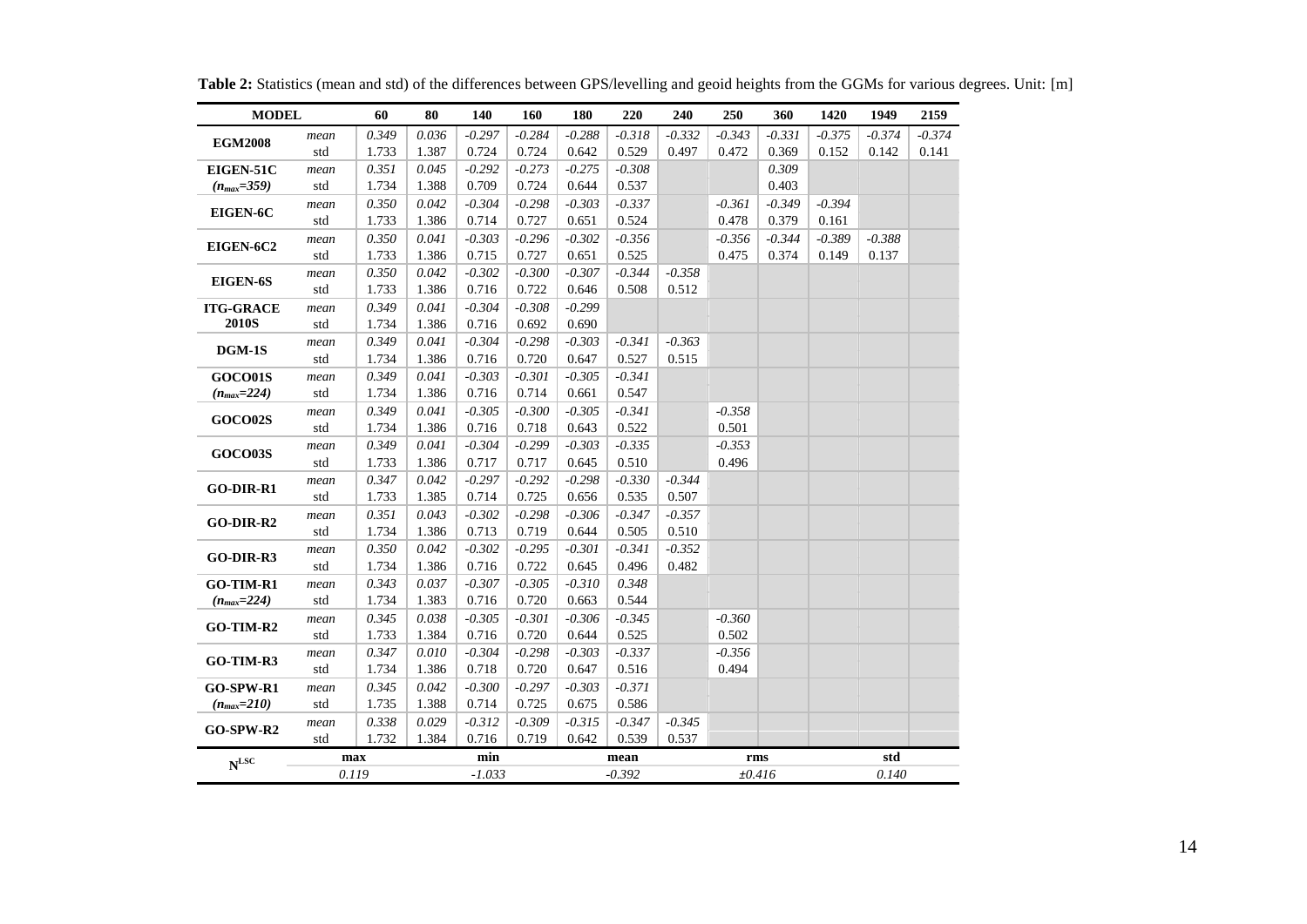| <b>BASELINES</b> (km)  | $0 - 10$ | $10-20$ | $20 - 30$ | $30-40$ | 40-50 | 50-60 | 60-70 | 70-80 | 80-90 | $90-100$ | >100 |
|------------------------|----------|---------|-----------|---------|-------|-------|-------|-------|-------|----------|------|
| $N$ <sub>LSC</sub>     | 10.4     | 6.5     | 4.4       | 3.3     | 2.7   | 2.2   | 1.9   | l.7   | . . 5 | 1.4      | 0.6  |
| EGM2008 (2159)         | 12.2     | 7.2     | 4.8       | 3.7     | 3.1   | 2.6   | 2.2   | 2.0   | 1.8   | 1.6      | 0.7  |
| <b>EGM2008 (250)</b>   | 23.8     | 20.7    | 16.6      | 14.0    | 12.1  | 10.6  | 9.4   | 8.3   | 7.4   | 6.6      | 2.6  |
| <b>EIGEN6S</b> (240)   | 23.9     | 20.9    | 16.9      | 14.3    | 12.3  | 10.8  | 9.6   | 8.6   | 7.6   | 6.7      | 2.6  |
| <b>EIGEN6C</b> (250)   | 23.7     | 20.6    | 16.4      | 13.8    | 11.7  | 10.1  | 8.8   | 7.8   | 6.9   | 6.1      | 2.4  |
| <b>EIGEN6C</b> (1420)  | 13.9     | 8.6     | 5.3       | 4.2     | 3.4   | 2.9   | 2.5   | 2.3   | 2.0   | 1.9      | 0.8  |
| <b>EIGEN6C2 (250)</b>  | 23.7     | 20.6    | 16.4      | 13.8    | 11.7  | 10.1  | 8.8   | 7.8   | 6.9   | 6.0      | 2.4  |
| <b>EIGEN6C2</b> (1949) | 12.4     | 7.3     | 4.8       | 3.7     | 3.0   | 2.5   | 2.2   | 1.9   | 1.7   | 1.6      | 0.6  |
| GOCO03S (250)          | 23.7     | 20.6    | 16.5      | 13.9    | 11.9  | 10.5  | 9.2   | 8.1   | 7.2   | 6.4      | 2.5  |
| GO-DIR-R3 $(240)$      | 23.7     | 20.6    | 16.5      | 13.8    | 11.8  | 10.2  | 8.9   | 7.9   | 6.9   | 6.2      | 2.4  |
| $GO-TIM-R3 (250)$      | 23.6     | 20.6    | 16.5      | 13.9    | 11.9  | 10.4  | 9.2   | 8.1   | 7.2   | 6.4      | 2.5  |

Table 3: Relative accuracies for the local geoid model and GOCE/GRACE GGMs. Unit: [ppm]